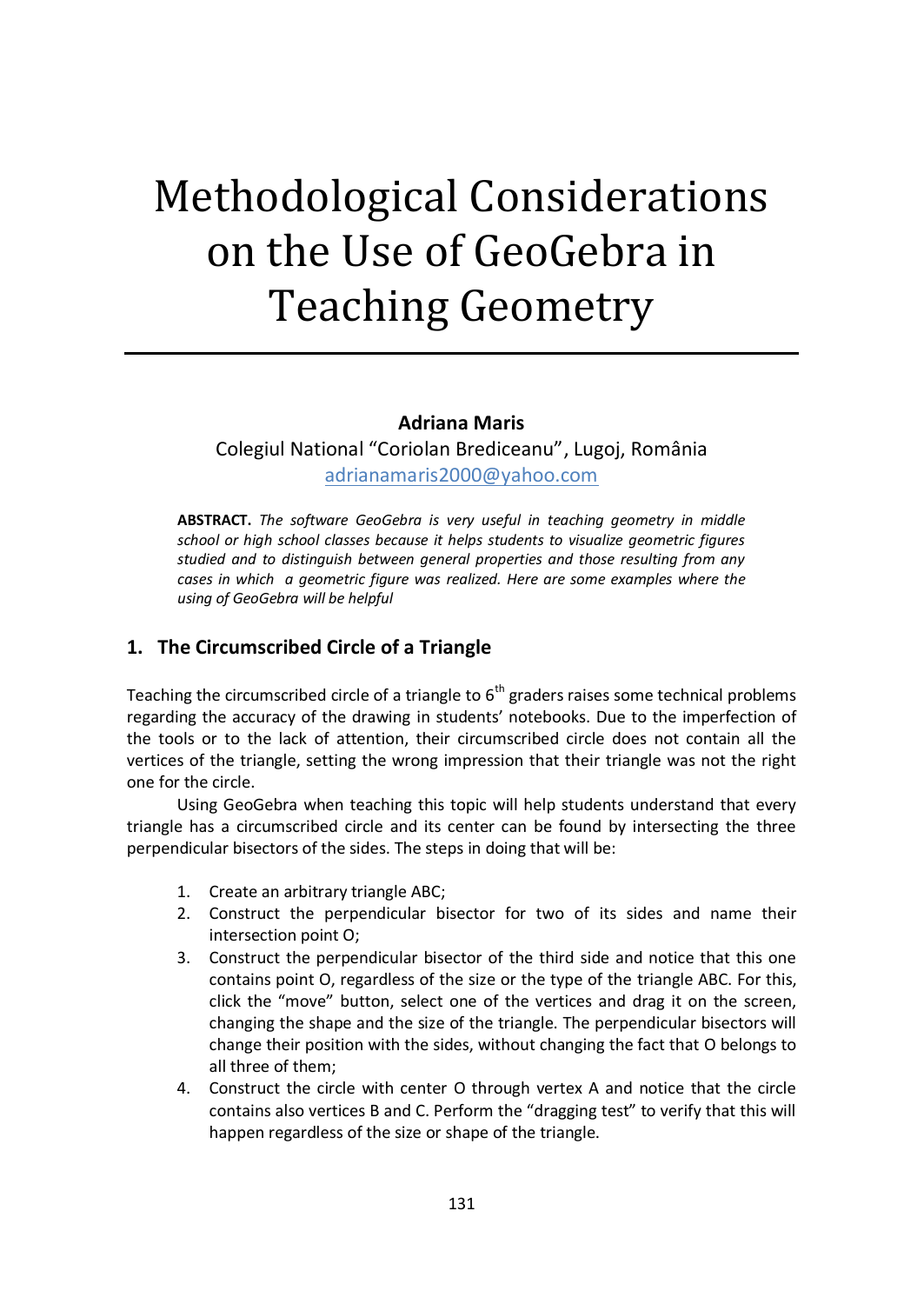



When the drawing is complete, we can study what happens if the triangle is rightangled or obtuse-angled, by dragging a vertex and noticing the position of the circumcenter.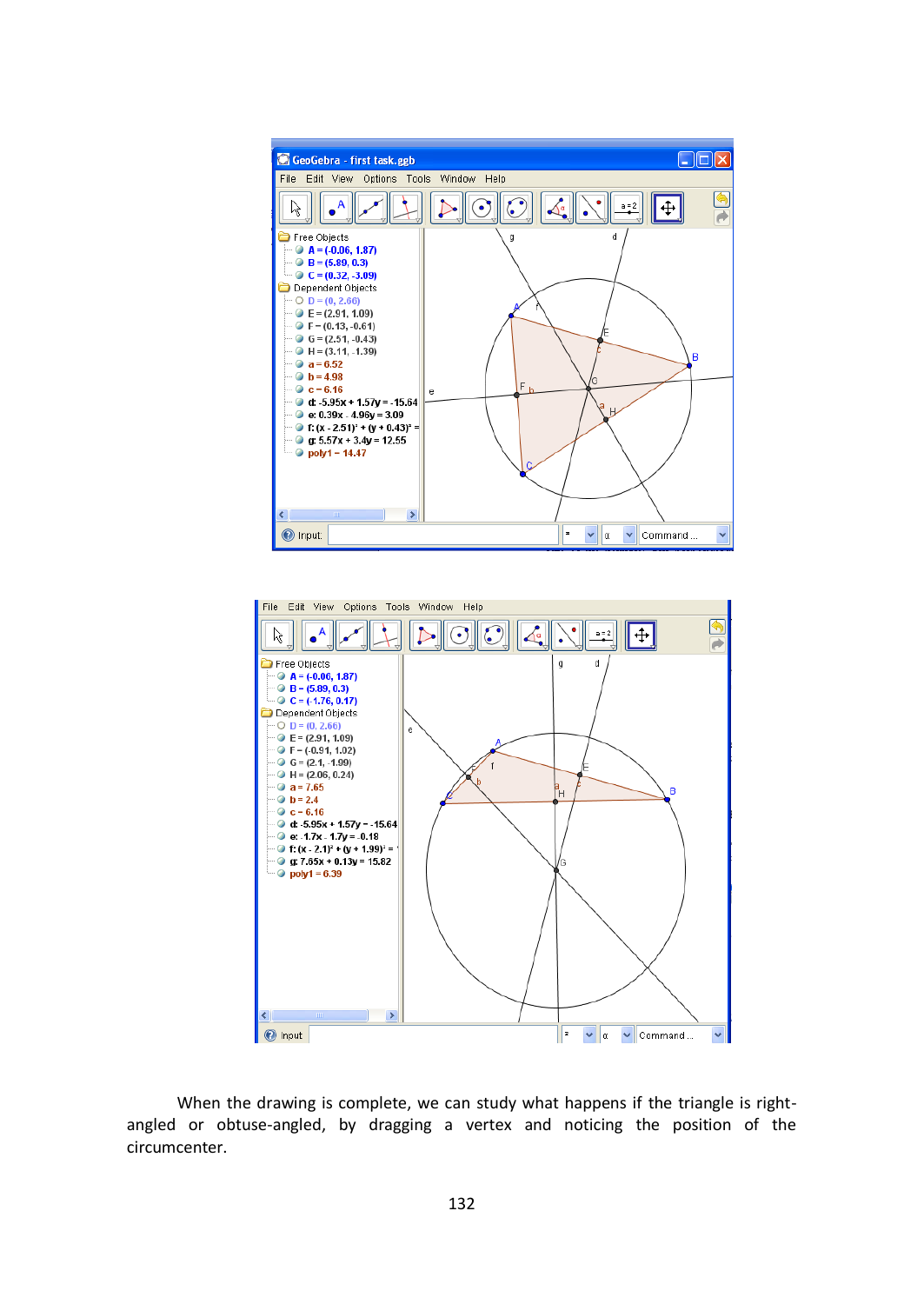

The same steps can be followed for constructing the incenter of the triangle, but replacing perpendicular bisectors of the sides with angle bisectors.

It is known that we teach  $6<sup>th</sup>$  graders about the center of mass too, but without being able, until  $7<sup>th</sup>$  grade, to prove that the three medians of the triangle intersect and distance between their intersection point and each vertex is 2/3 of the corresponding median. We can use the measuring tools of GeoGebra to verify this statement, until the students will know enough to prove it. Here are the steps to follow:

- 1. Create an arbitrary triangle ABC;
- 2. Find the midpoints of each side and connect them to the opposite vertex, constructing the medians [BD], [AE], [CF];
- 3. Mark the intersection point of two of the medians by G and perform "the dragging test" to prove that the third median contains point G;
- 4. Measure the distances AG, GE, BG, GD, CG, GF and, in the "Input" area, define the ratios AG/GE, BG/GD and CG/GF, noticing that all three of these ratios will always have the value 2, even if we modify the size or the shape of the triangle.

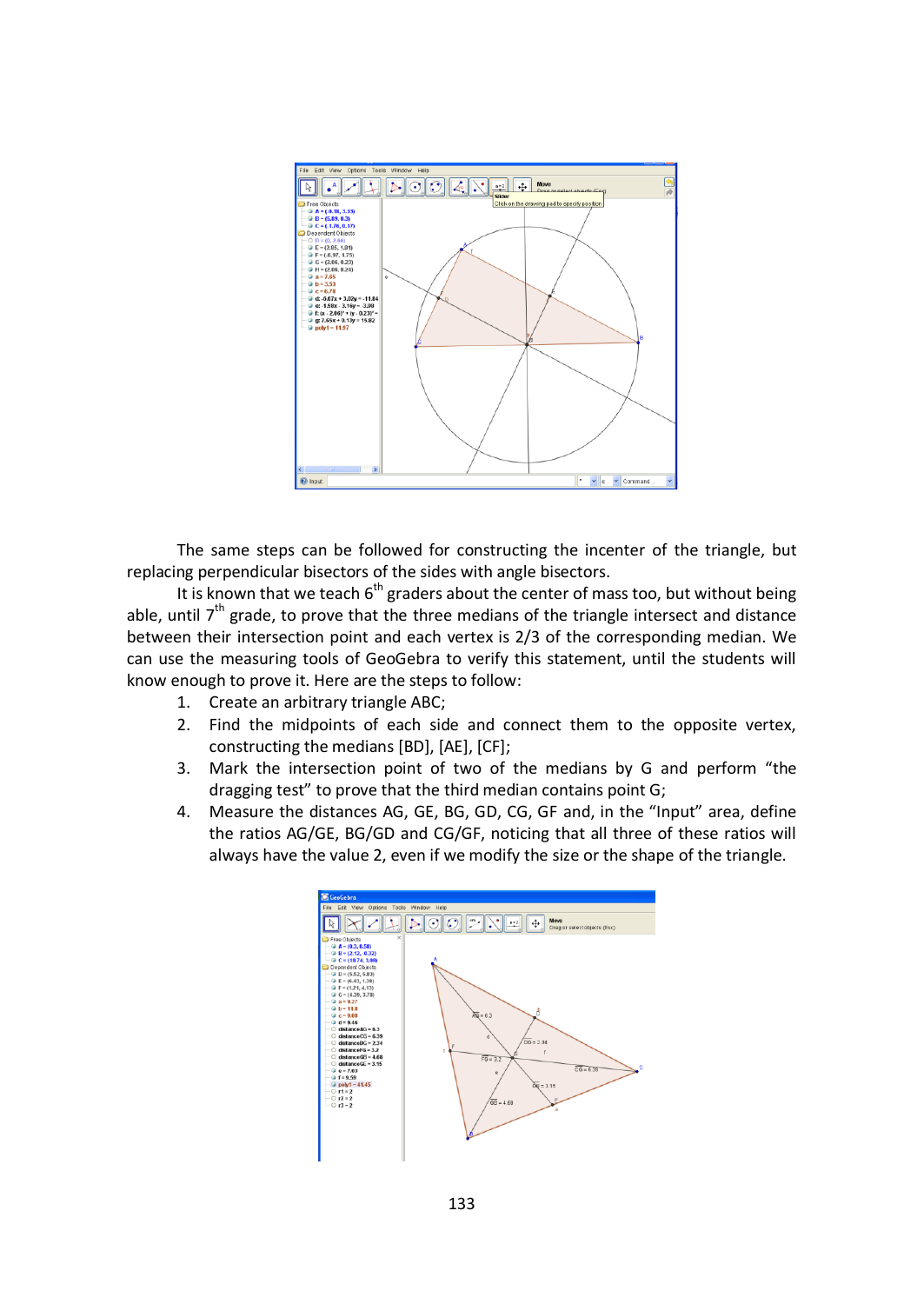### **2. The ellipse as a locus**

For high school students studying analytic geometry, GeoGebra can be used as a tool to better view the locus. For example, representing the ellipse as the locus of all points P in the plane such that the sum of the distances from P to two fixed points  $F_1$  and  $F_2$  is a given positive constant, can be visualized better on the GeoGebra screen.

- 1. Plot the points  $F_1$  and  $F_2$ , the foci of the ellipse, and measure the length "a" of the segment  $F_1F_2$ .
- 2. In order to visually represent the constant sum  $PF_1 + PF_2$ , plot the points A and B such as  $F_1F_2$  < AB and C  $\in$  (AB), than measure b = AC and c = CB.
- 3. Draw the circle with center  $F_1$  and radius b and the circle with center  $F_2$  and radius c. Since  $F_1F_2 < AC + BC$ , the two circles will intersect in two different points, D and E. This way,  $DF_1 = b$  and  $DF_2 = c$ , so  $DF_1 + DF_2 = b + c = AB$ , and also  $EF_1 + EF_2 = b + c = AB$ .
- 4. Locus of point D in dependence of point C, than locus of point E in dependence of point C will draw the ellipse.
- 5. Draw segments  $DF_1$  and  $DF_2$  to help students visualize the constant sum of the two lengths.
- 6. Drag point C along the segment AB. While one of the radius will increase, the other will decrease, but points D and E will move around the ellipse, which will remain unchanged.



By dragging  $F_1$  or  $F_2$  on the screen, the students will notice that, if the distance between the two foci becomes smaller, the difference between major axis and minor axis will be smaller, too, so the ellipse will be "rounder", and, in exchange, when they increase the distance between the foci, the ellipse will become long and thin.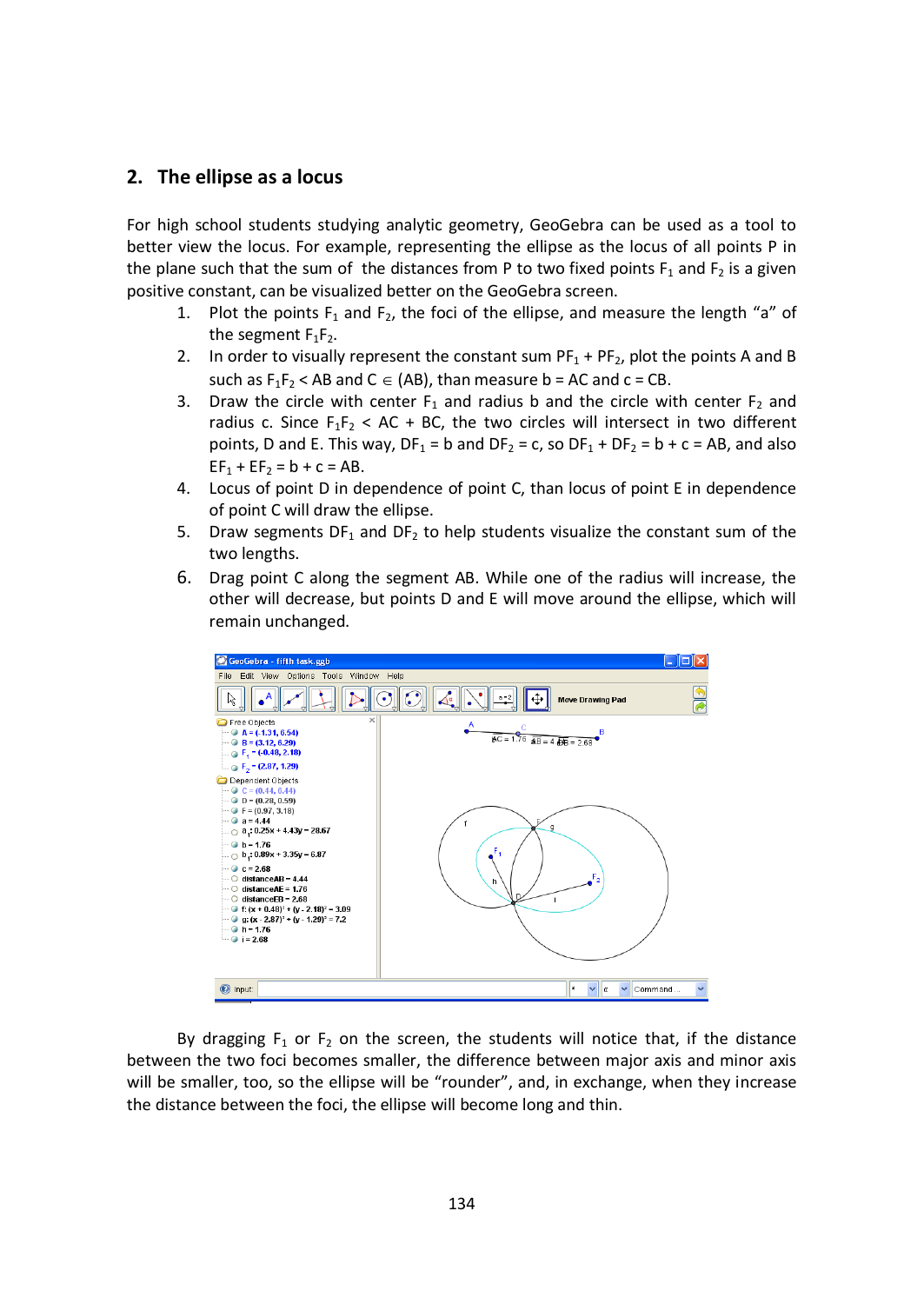

While dragging point C along the segment AB, the students may notice that, if C is to close to A or B ( $|c - b| \ge F_1F_2$ ), the two circles do not intersect, so the points D and E do not exist.



The students might also notice that, by dragging point A to close to B, the length of AB will become smaller than  $F_1F_2$ , so the locus will not be an ellipse anymore, but a hyperbola: